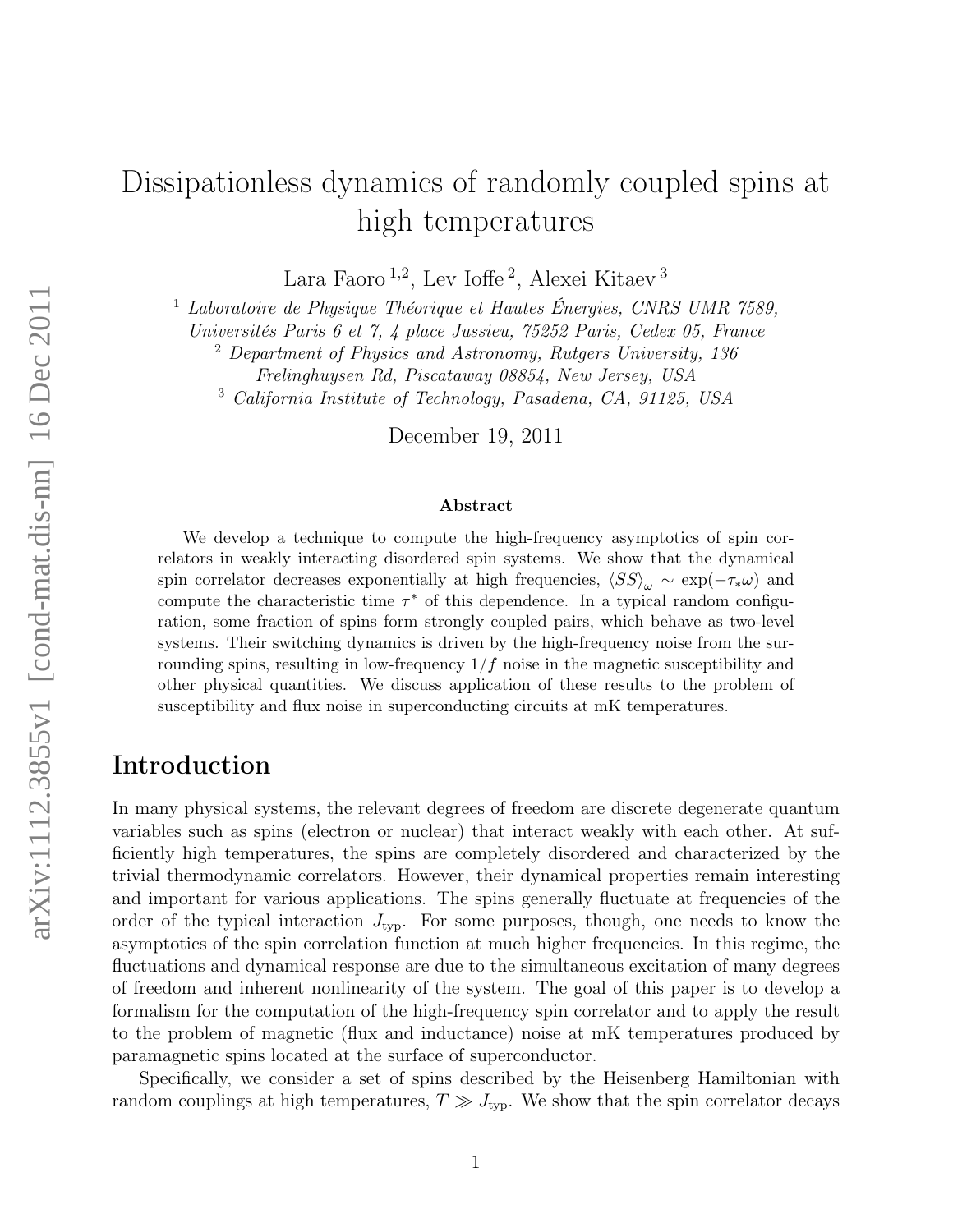exponentially with frequency at  $\omega \gg J_{\text{typ}}$ , i.e.  $\langle SS \rangle_{\omega} \sim \exp(-c\omega/J_{\text{typ}})$ , and compute the coefficient c in this formula.

The smallness of the high frequency fluctuations has an important consequence when the interaction, although of the order of  $J_{\text{typ}}$  for the typical pairs of spins, is much larger for a small but significant number of pairs. This happens, for instance, if the spins are positioned randomly while the interaction between them falls off fast with distance. Each strongly coupled pair has two states, the singlet and the triplet. Transitions between those states require the exchange of a large energy quantum,  $\Delta E = J \gg J_{\text{typ}}$  between the pair and the surrounding spins. The transition rate is proportional to the dynamical spin correlator at frequency  $\Delta E$ , which is exponentially small. As a result, the switching events are rare and produce noise with, as we show below,  $1/f$  spectrum at very *low frequencies*. At intermediate frequencies, the  $1/f$  noise is due to spin diffusion [\[1\]](#page-9-0).

Our arguments rely on two important assumptions. First, the condition on the temperature is stricter than in the high frequency case: we need that  $T \gg J_{\text{typ}} \ln(J_{\text{typ}}/\omega)$  if the noise is measured at frequency  $\omega$ . The right-hand side of this inequality represents the transition energy  $\Delta E$  of the relevant two-level systems; if it is too large, such systems are frozen. We also assume that there is no efficient energy exchange mechanism between the two-level systems and an external thermal bath, e.g. electrons or phonons.

One application of our theory is the property of paramagnetic spins on the surface of superconducting aluminum. These spins, presumably located in the thin  $Al_2O_3$  film or just at the metal-insulator interface, are believed to be responsible for the low frequency flux noise that limits the sensitivity of dc SQUIDs [\[2,](#page-9-1) [3\]](#page-9-2) and causes decoherence in superconducting flux qubits [\[4–](#page-9-3)[6\]](#page-9-4). It is very likely that the coupling between the spins is due to RKKY interaction [\[1\]](#page-9-0), so their dynamics is controlled by the Heisenberg Hamiltonian. A number of experiments [\[3,](#page-9-2) [7,](#page-9-5) [8\]](#page-9-6) shows that the  $1/f$  noise at very low frequencies is temperatureindependent fot  $T \sim 50 - 500$  mK. We take these data as evidence that the inter-spin interaction  $J_{\text{typ}}$  is so small that the spins remain in the high temperature regime in the whole experimental range. Finally, in the superconductor all electronic excitations are gapped, and direct interaction between the spins and phonons at low temperature is negligible. All these facts combined together indicate that the spins in the oxide layer on the surface of aluminium or similar superconductors are described by the model studied in this paper.

A lower bound on  $J_{\text{typ}}$  can be inferred from the recent measurements of the flux qubit relaxation rate [\[9\]](#page-9-7). If we assume that the relaxation is mainly due to the interaction with the surface spin, then  $\Gamma_{\text{relax}} \propto \text{Im}\langle SS \rangle_{\omega=\Delta E}$ , where  $\Delta E$  is the energy difference between the two qubit states. The experimental data indicate the persistence of magnetic relaxation at very high frequencies, at least up to 1 GHz. We conclude that the typical interaction between the surface spins is  $J_{\text{typ}} \gtrsim 1 \text{ GHz} \sim 50 \text{ mK}$ . This is consistent with the observed spin freezing at  $\sim$  50 mK in some samples [\[7\]](#page-9-5) as well as a theoretical estimate of the RKKY interaction, see Section [3.](#page-7-0)

The theory developed in this paper has many other applications, besides the problem of magnetic noise in superconducting circuits. It can be applied to many problems in which the relaxation of high energy modes is possible only by the simultaneous creation of a very large number of low energy excitations. Some examples are the relaxation of inverted nuclear spin polarization in high magnetic fields and a similar problem of magnetization relaxation of cold atoms following a rapid quench [\[10\]](#page-9-8) or  $1/f$  magnetic noise observed in a low temperature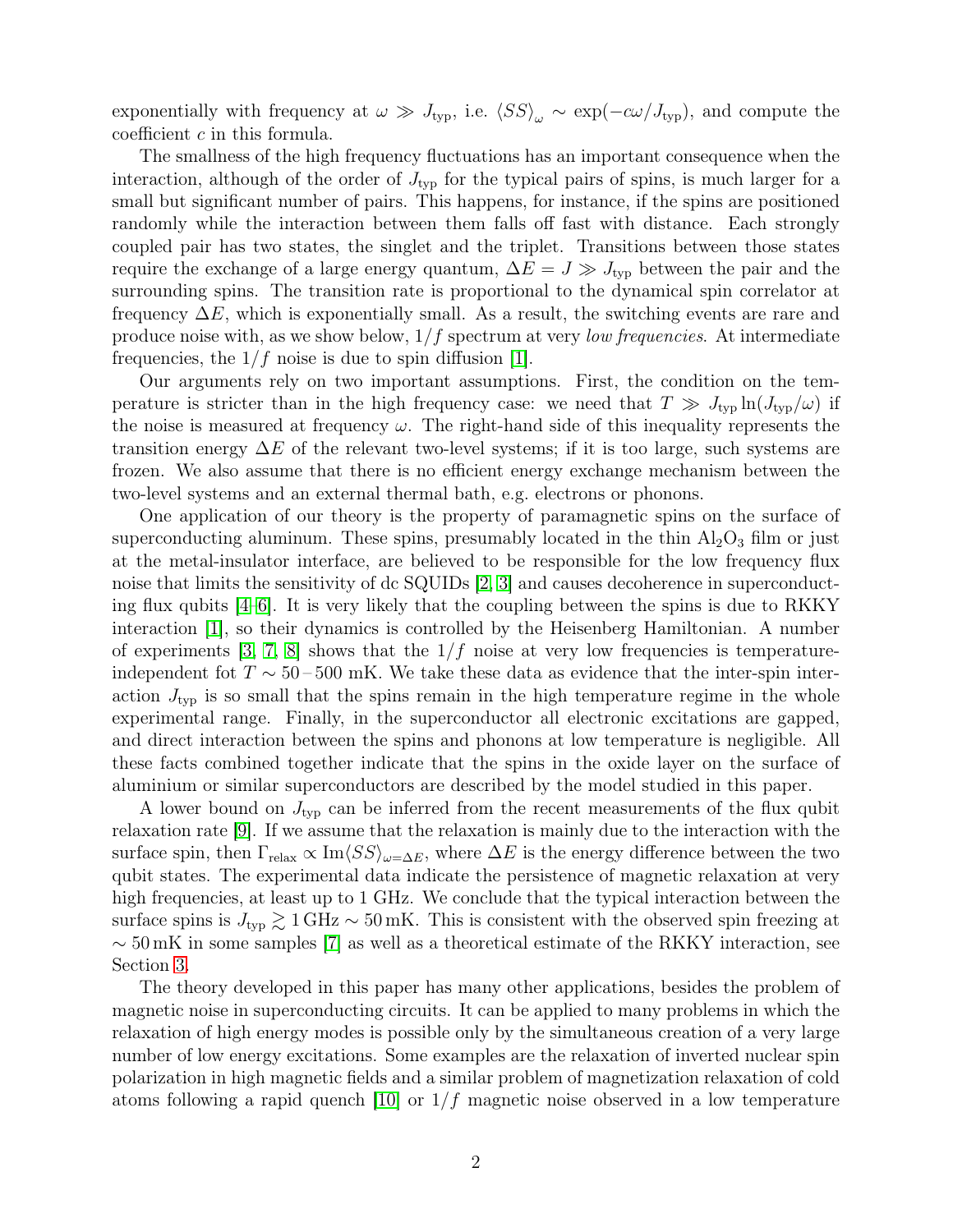calorimeter with superconducting particle absorbers [\[11\]](#page-9-9).

The paper is organized as follows: we first study high frequency spin fluctuations at infinite temperature; then we show how the high frequency noise generates low frequency noise in a model with a broad distribution of coupling parameters. We finally discuss the application of this model to the problem of flux noise in superconducting qubits.

### 1 High frequency noise

We consider a set of spins of magnitude  $S$  described by the Heisenberg Hamiltonian,

$$
H = -\sum_{j < k} J_{jk} \vec{S}_j \vec{S}_k \tag{1}
$$

with random couplings  $J_{jk}$ . We are primarily interested in the  $S = 1/2$  case because it is most relevant for the physical applications. Let us fix  $j$  and consider the normalized correlation function for the spin  $\vec{S}_j$  (with components  $S_j^a$ ,  $a = 1, 2, 3$ ) in the time and frequency domains:

<span id="page-2-0"></span>
$$
F(t) = \frac{1}{S(S+1)} \left\langle S_j^c(t) S_j^c(0) \right\rangle, \qquad \tilde{F}(\omega) = \int_{-\infty}^{+\infty} F(t) e^{i\omega t} dt. \tag{2}
$$

Note that  $F(\omega)$  is real and positive. This follows from its physical interpretation as the quantum transition probability under a small perturbation  $V(t) = -h^a e^{-i\omega t} S_j^a + h.c.$  (More abstractly,  $\int_{-\infty}^{+\infty} \langle X^{\dagger}(t)X \rangle dt \geq 0$  if the averaging is performed over any quantum state that commutes with the Hamiltonian.)

In general, the asymptotics of the Fourier transform at large  $\omega$  are related to analytic properties of the original function. However, since  $F(\omega) \geq 0$ , it is sufficient to consider  $F(t)$ on the imaginary axis:  $F(i\tau) = \int_{-\infty}^{\infty} \tilde{F}(\omega) e^{\tau \omega} \frac{d\omega}{2\pi}$  $\frac{d\omega}{2\pi}$ . If the integral converges for  $0 \leq \tau < \tau_*$ , then  $F(\omega)$  should decay sufficiently fast, and the real-time correlator has an analytic continuation to the strip  $0 \leq \text{Im } t < \tau_*$ . If, in addition, the integral diverges for  $\tau > \tau_*$ , then  $\tilde{F}(\omega) \sim e^{-\tau_* \omega}$ for  $\omega \to +\infty$ . (Strictly speaking, this expression is valid if we smooth out some unimportant features, such as peaks at discrete frequencies.)

At infinite temperature, the operator average in [\(2\)](#page-2-0) is taken over the maximally mixed state, i.e.  $\langle X \rangle = \text{Tr } X/\text{Tr } \mathbb{1}$ . The cyclic property of the trace implies that both variants of the correlation function are even and real. Therefore, the Taylor expansion of the real-time spin correlator contains only even terms:

<span id="page-2-1"></span>
$$
F(t) = \frac{1}{S(S+1)} \left\langle e^{iHt} S_j^c(0) e^{-iHt} S_j^c(0) \right\rangle = \sum_{n=0}^{\infty} \frac{(-1)^n D_{2n}}{(2n)!} t^{2n},\tag{3}
$$

<span id="page-2-2"></span>
$$
D_{2n} = \frac{(-1)^n}{S(S+1)} \lim_{t \to 0} \left\langle \frac{d^{2n}}{dt^{2n}} S_j^c(t) S_j^c(0) \right\rangle = \int_{-\infty}^{+\infty} \tilde{F}(\omega) \omega^{2n} \frac{d\omega}{2\pi}.
$$
 (4)

We are interested in the asymptotic behavior of the moments  $D_{2n}$  for  $n \to \infty$ . Let us assume that the power series [\(3\)](#page-2-1) has a finite convergence radius  $\tau_*$ . Then  $F(t)$  has singularities at  $t = \pm i\tau_*,$  and the frequency representation of the correlation function decays as  $e^{-\tau_*|\omega|}$  for large  $\omega$ . Our main goal is to show that  $\tau_*$  is nonzero and finite, and to compute its value.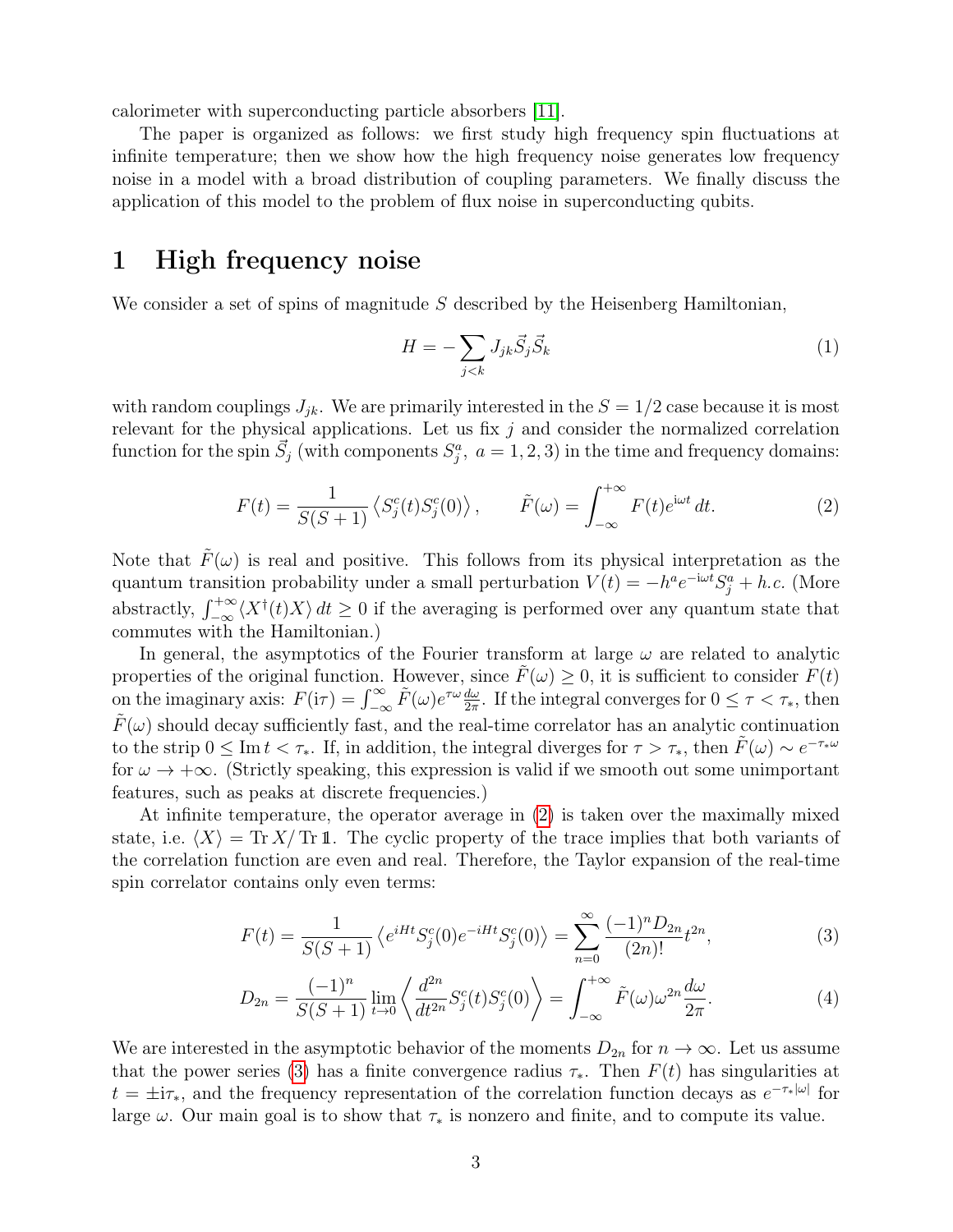Physically, the spin correlation function does not completely vanish at high frequencies only due to nonlinearities that allow for combining the precession frequencies of a large number of spins. To understand it qualitatively, consider an infinite system in which each spin is coupled to Z neighbors with interaction strength  $J_{\text{tvo}}$ . If an energy quantum  $\omega \gg J_{\text{tvo}}$ is exchanged between a single spin and some external object, it has to be distributed between other spins and divided into portions of the order of  $J_{\text{typ}}$ . The most efficient processes of this kind are cascades that correspond to tree-like diagrams and do not involve any back reaction. Summing over such diagrams is equivalent to the mean-field approximation. It is generally applicable for  $Z \gg 1$ , but will also produce qualitatively correct results if the energy has many paths to escape, for example, on a tree with  $Z > 2$ .

Thus, we assume that each spin j precesses in the local exchange field  $\vec{h}_j(t) = \sum_k J_{jk} \vec{S}_k(t)$ produced by the spins surrounding it. The fluctuating field  $\vec{h}(t) = \vec{h}_i(t)$  is characterized by the correlation function

<span id="page-3-2"></span>
$$
\langle h^a(t)h^b(0)\rangle = g^2 F(t)\delta^{ab},\tag{5}
$$

where a, b are spatial indices  $(a, b = 1, 2, 3)$  and  $g^2 = \frac{S(S+1)}{3}$  $\frac{J+1}{3}\sum_{k}J_{jk}^{2}$ . Using the mean-field approach, we assume that  $\vec{h}(t)$  is Gaussian. The relevant energy scale in this model (corresponding to  $J_{\text{typ}}$  in the qualitative discussion above) is given by g. In this approximation, the time evolution of each spin simplifies to  $d\vec{S}/dt = \vec{S} \times \vec{h}(t)$ , or, in a matrix form,

<span id="page-3-0"></span>
$$
dS^{c}/dt = [\hat{h}(t)]_{ca}S^{a}.
$$
\n(6)

Here  $\hat{h}$  is the matrix corresponding to the cross-product with  $\vec{h}$ , and  $[\hat{h}]_{ca}$  are its elements:

$$
\hat{h} = \begin{pmatrix} 0 & h^3 & -h^2 \\ -h^3 & 0 & h^1 \\ h^2 & -h^1 & 0 \end{pmatrix}, \qquad [\hat{h}]_{ca} = \epsilon_{cab} h^b.
$$
 (7)

We solve equation [\(6\)](#page-3-0) in a symbolic form,  $S^{c}(t) = \left[{\rm T}\exp\int_0^t \hat{h}(t) dt\right]_{ca} S^{a}(0)$  and average over the thermal state of the spin:  $\langle S^a S^c \rangle = \frac{S(S+1)}{3}$  $\frac{S^{(n+1)}}{S^3}\delta_{ac}$ . Thus, the spin correlator is expressed as an average over the fluctuating fields:

<span id="page-3-1"></span>
$$
F(t) = \frac{1}{3} \left\langle \text{Tr} \left( \text{T} \exp \int_0^t \hat{h}(t) dt \right) \right\rangle.
$$
 (8)

Using equations [\(8\)](#page-3-1) and [\(5\)](#page-3-2), we recursively compute the first few moments  $D_{2n}$ :

<span id="page-3-3"></span>
$$
D_0 = 1,
$$
  
\n
$$
D_2 = 2g^2 D_0,
$$
  
\n
$$
D_4 = 2g^2 D_2 + 10g^4 D_0^2,
$$
  
\n
$$
D_6 = 2g^2 D_4 + 48g^4 D_2 D_0 + 70g^6 D_0^3.
$$
\n(9)

It is unfortunately difficult to pursue this computation much further and find the asymptotic behavior of the moments. Nevertheless, these recursive formulas give an exact expansion of the spin correlation function in lower orders:

<span id="page-3-4"></span>
$$
F(t) = 1 - (gt)^{2} + \frac{7}{12}(gt)^{4} - \frac{97}{360}(gt)^{6} + O(gt)^{8}.
$$
 (10)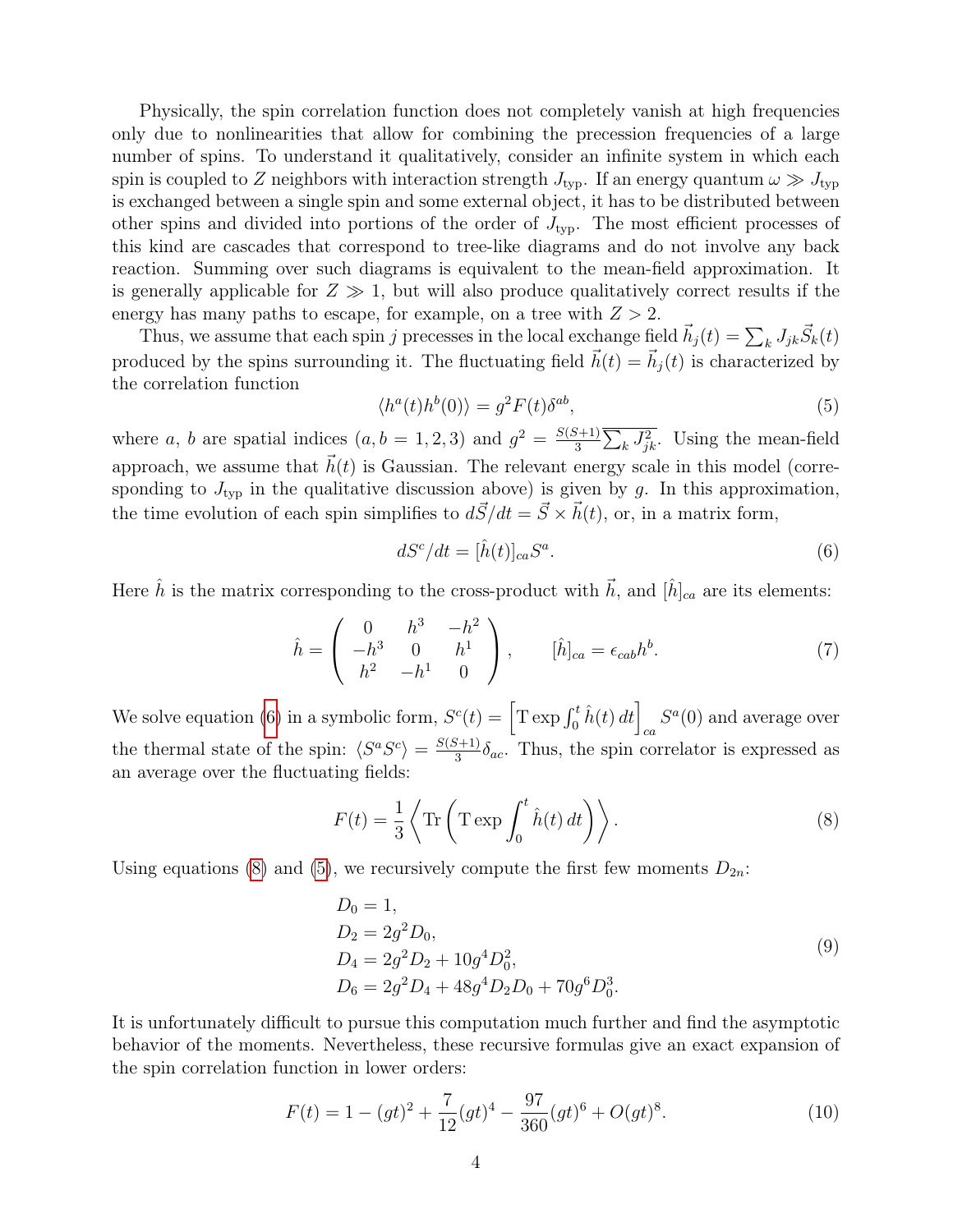Let us describe a general method for the calculation of the moments. It can be used to derive equations [\(9\)](#page-3-3) and continue to higher orders, though we could not obtain a closed-form expression for  $D_{2n}$ . We first use the equation of motion [\(6\)](#page-3-0) to express the  $2n$ -th derivative in Eq. [\(4\)](#page-2-2):

<span id="page-4-0"></span>
$$
\frac{d^{2n}S^c}{dt^{2n}} = \sum_{k=1}^{2n} \binom{2n-1}{k-1} \left[\hat{h}^{(k-1)}\right]_{ca} \frac{d^{2n-k}S^a}{dt^{2n-k}},\tag{11}
$$

where  $\hat{h}^{(k)} = d^k \hat{h} / dt^k$ . By applying Eq. [\(11\)](#page-4-0) repeatedly, we obtain an expansion

<span id="page-4-1"></span>
$$
\frac{d^{2n}S^{c}}{dt^{2n}} = \sum_{m\geq 2} \sum_{\substack{k_1,\dots,k_m\geq 1\\k_1+\dots+k_m=2n}} C_{k_1,\dots,k_m} \left[\hat{h}^{(k_1-1)}\right]_{ca_1} \cdots \left[\hat{h}^{(k_m-1)}\right]_{a_{m-1},a_m} S^{a_m} S^c \tag{12}
$$

with the coefficients

<span id="page-4-3"></span>
$$
C_{k_1,\dots,k_m} = \frac{(2n-1)!}{(2n-k_1)\cdots(2n-k_1-\cdots-k_{m-1})\,(k_1-1)!\cdots(k_m-1)!}.\tag{13}
$$

Recall that the spin operators in [\(12\)](#page-4-1) pertain to site j, and the fields  $\hat{h}$  are linear combinations of adjacent spins. The field derivatives  $\hat{h}^{(k)}$  can be expressed in terms of further neighbors. So far all the calculations have been exact. Now we employ the mean-field approximation and average over the thermal state of the spin, and then over the Gaussian fields. Thus,

<span id="page-4-2"></span>
$$
D_{2n} = \frac{(-1)^n}{3} \sum_{m \ge 2} \sum_{\substack{k_1, \dots, k_m \ge 1 \\ k_1 + \dots + k_m = 2n}} C_{k_1, \dots, k_m} \left\langle \text{Tr} \left( \hat{h}^{(k_1 - 1)} \hat{h}^{(k_2 - 1)} \dots \hat{h}^{(k_m - 1)} \right) \right\rangle. \tag{14}
$$

The Gaussian average in this formula can be evaluated using Wick's theorem and the explicit form of the second-order correlator:

<span id="page-4-4"></span>
$$
\langle [h^{(k)}]_{ab} [h^{(l)}]_{cd} \rangle = g^2 (-1)^{\frac{k-l}{2}} D_{k+l} \left( \delta_{ac} \delta_{bd} - \delta_{ad} \delta_{bc} \right).
$$
 (15)

#### 2 Estimates for  $\tau_*$

The difficulty in carrying out the above calculation lies in the matrix nature of the fields h. We now introduce two different approximations, which are expected to shift the answer in opposite directions by overestimating or underestimating the moments  $D_{2n}$ , thus giving a lower and an upper bound for  $\tau_*$ . Remarkably, we find that the two bounds are quite close in value.

In our first approximation, we ignore the noncommutativity of the matrices  $\hat{h}^{(k)}$ , or equivalently,  $h(t)$  for different values of t. More exactly, we symmetrize over all permutations of those matrices. Let us briefly explain how to use this recipe for equation [\(14\)](#page-4-2), although it is easier to start almost from scratch as we will do later. By symmetrizing the combinatorial coefficients [\(13\)](#page-4-3), we obtain the expression  $\frac{1}{m!}$  $(2n)!$  $\frac{(2n)!}{k_1! \cdots k_m!}$ . Then we consider an individual Wick pairing for the product  $\hat{h}^{(k_1-1)} \cdots \hat{h}^{(k_m-1)}$  and relate it to the corresponding paring for the m-th power of  $\hat{h}$ . The ratio is given by the scalar coefficient  $(-1)^{\frac{k-l}{2}}D_{k+l}$  in Eq. [\(15\)](#page-4-4); there is one such factor for each pair. Summing over all Wick pairings, we get  $\langle \text{Tr} \hat{h}^m \rangle$  times a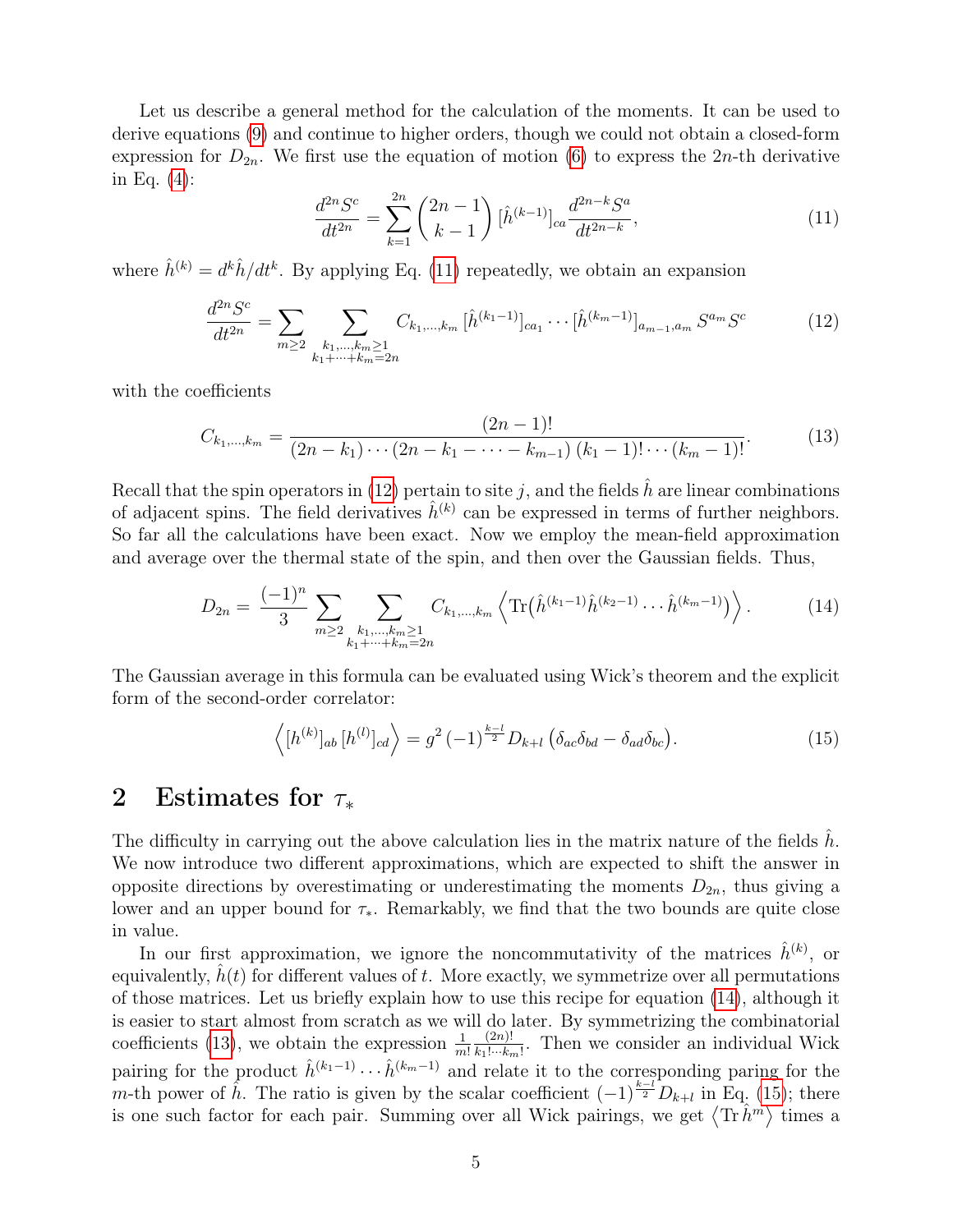certain number. It is easy to show that  $\langle \text{Tr} \hat{h}^{2r} \rangle = (-g^2)^r \frac{(2r+1)!}{2^{r-1}r!}$  for  $r > 0$ . Eventually, Eq.  $(14)$  becomes:

$$
\frac{D_{2n}}{(2n)!} = \frac{2}{3} \sum_{r \ge 1} \frac{(2r+1)}{r!} g^{2r} \sum_{\substack{q_1, \dots, q_r \ge 2 \\ q_1 + \dots + q_r = 2n}} \frac{D_{q_1-2}}{q_1!} \dots \frac{D_{q_r-2}}{q_r!} . \tag{16}
$$

The solution to this recurrence yields the following expansion of  $F(t)$  in lower orders:

$$
F(t) = 1 - (gt)^{2} + \frac{7}{12}(gt)^{4} - \frac{99}{360}(gt)^{6} + \dots
$$
\n(17)

Notice the subtle difference from the exact solution [\(10\)](#page-3-4). We believe that also in higher orders, the noncommutativity of the field matrices results in smaller values of  $D_{2n}$  than the ones obtained by the present method.

The same approximation can be applied directly to Eq. [\(8\)](#page-3-1) if we replace the time ordered exponential with an ordinary exponential:

<span id="page-5-0"></span>
$$
F(t) = \frac{1}{3} \left\langle \text{Tr} \left( \exp \hat{H}(t) \right) \right\rangle = \frac{1}{3} \left\langle 1 + 2 \cos \left| \vec{H}(t) \right| \right\rangle, \qquad \vec{H}(t) = \int_0^t \vec{h}(t) \, dt,\tag{18}
$$

where  $\hat{H}$  is the matrix associated with vector  $\vec{H}$ . The vector components  $H^{a}(t)$   $(a = 1, 2, 3)$ are Gaussian fields with the following second moment:

$$
\langle H^a(t)H^b(t)\rangle = 2g^2 G(t)\delta^{ab},\tag{19}
$$

<span id="page-5-1"></span>
$$
G(t) = \int_0^t (t - t_1) F(t_1) dt_1.
$$
\n(20)

Higher moments  $\langle |\vec{H}|^{2n} \rangle$  (for a given t) are calculated directly by integrating over  $\vec{H}$ . Using the notation  $x = |\vec{H}|/(2g^2 G(t))^{1/2}$ , we find that

$$
\langle x^{2n} \rangle = \frac{\int_0^\infty x^{2n} e^{-x^2/2} x^2 dx}{\int_0^\infty e^{-x^2/2} x^2 dx} = 2^n \frac{\Gamma(n+3/2)}{\Gamma(3/2)} = \frac{(2n+1)!}{2^n n!}.
$$
 (21)

Now we calculate the average in Eq. [\(18\)](#page-5-0) by expanding  $\cos|\vec{H}(t)|$  in powers of  $|\vec{H}|^2$ . The result is:

$$
F(t) = \frac{1}{3} \left( 1 + 2 \left( 1 - 2g^2 G(t) \right) e^{-g^2 G(t)} \right).
$$
 (22)

This equation needs to be solved in conjunction with Eq. [\(20\)](#page-5-1).

To compute  $F(i\tau)$ , we formally replace t with  $\tau$  and  $-g^2$  with  $+g^2$ . The numerical solution exhibits singularities at  $\tau = \pm \tau_*$  for  $q\tau_* \approx 1.74$ . Since the moments  $D_{2n}$  have been overestimated, this gives a lower bound for the true value of  $\tau_*$ .

We now make a different approximation to matrix products, exaggerating the noncommutativity. Specifically, we replace the physical  $S = 1/2$  spin for the  $SU(2)$  group with an  $SU(N)$  spin and consider the limit  $N \to \infty$ . Let us first introduce the generators of  $U(N)$ : these are  $N \times N$  matrices  $\sigma^{\alpha\beta}$   $(\alpha, \beta = 1, ..., N)$  with the elements  $[\sigma^{\alpha\beta}]_{\mu\nu} = \delta_{\alpha\mu}\delta_{\beta\nu}$ . The  $SU(N)$  spin is defined by the traceless matrices

<span id="page-5-2"></span>
$$
\tilde{\sigma}^{\alpha\beta} = \sigma^{\alpha\beta} - \frac{1}{N} \delta^{\alpha\beta} \mathbb{1}.
$$
\n(23)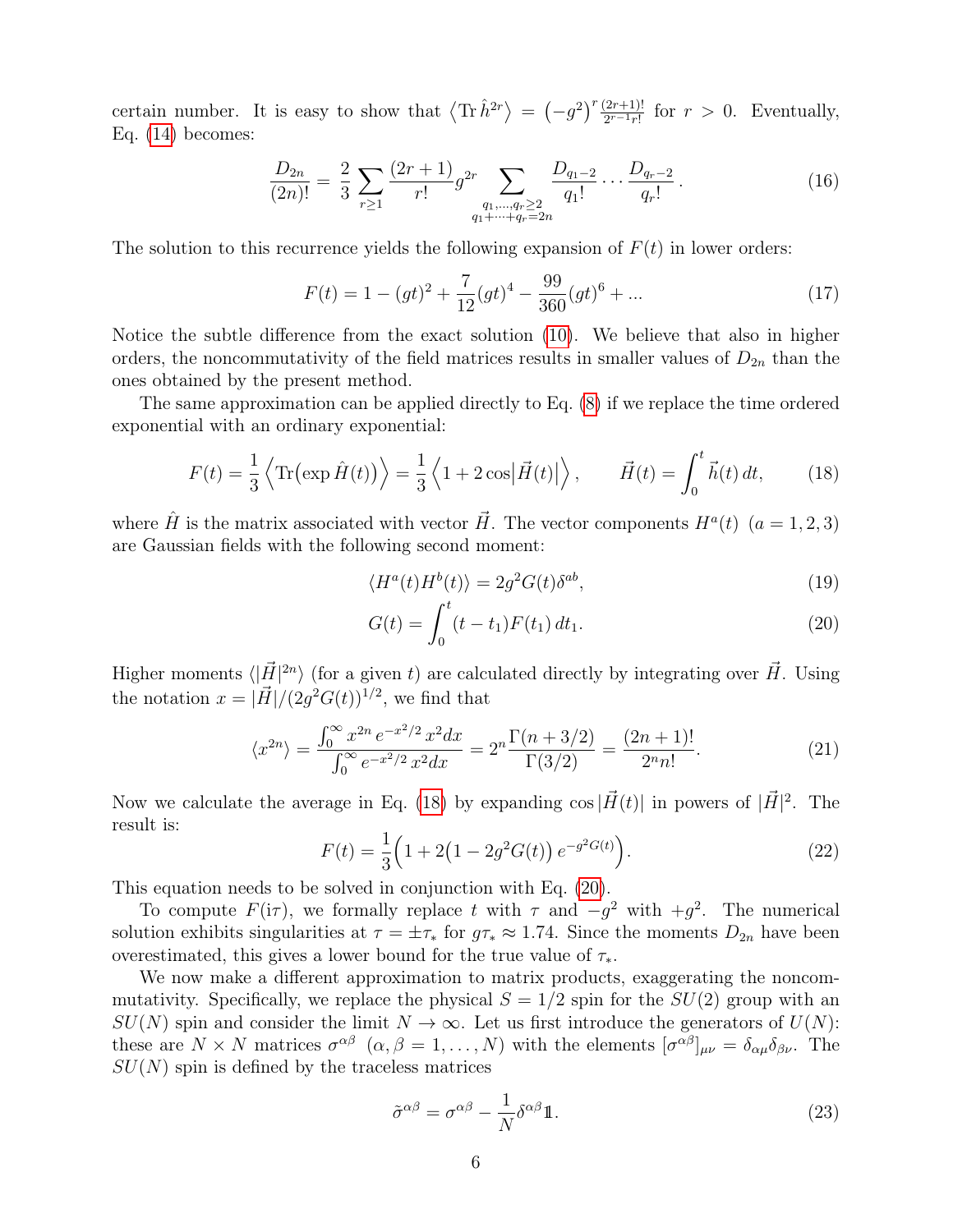

<span id="page-6-2"></span>Figure 1: (a) A generic term in the diagrammatic expansion of  $\langle \text{Tr}(U_N^{\dagger}(t) \tilde{\sigma}^{\alpha\beta} U_N(t) \tilde{\sigma}^{\beta\alpha}) \rangle$ (for an arbitrary N) using equations [\(25\)](#page-6-0) and [\(26\)](#page-6-1). The arrows indicate  $U_N(t)$  (the propagation from 0 to t) and  $U_N^{\dagger}(t)$  (moving backward in time); the shaded ribbons correspond to field correlators. (b) The exact definition of lines and ribbons. Note that that they do not depend on time: the factors  $F(t_k - t_j)$  are coefficients in front of the diagram. (c) A planar diagram: one of the leading terms in the  $N \to \infty$  limit. (d) A diagram for the function  $f(t)$ defined in [\(28\)](#page-7-1).

The generalized Heisenberg interaction is given by the operator  $\frac{1}{N}\tilde{\sigma}_j^{\alpha\beta}\tilde{\sigma}_k^{\beta\alpha}$  with the matrix elements  $\frac{1}{N} \left[ \tilde{\sigma}^{\alpha \beta} \right]_{\gamma \delta} \left[ \tilde{\sigma}^{\beta \alpha} \right]_{\mu \nu} = \frac{1}{N}$  $\frac{1}{N}\Big(\delta_{\gamma\nu}\delta_{\delta\mu}-\frac{1}{N}$  $\frac{1}{N} \delta_{\gamma\delta}\delta_{\mu\nu}$ . Note that if we let  $\tilde{\sigma}^{\alpha\beta}$  and  $\tilde{\sigma}^{\beta\alpha}$  act on the same spin (by contracting over a pair of indices,  $\delta = \mu$ ), we get  $1 - \frac{1}{N^2}$  times the identity matrix. For  $N = 2$ , this matches the value of  $S^a S^a = S(S + 1)$ .

Thus, the full Hamiltonian has the form

$$
H = -\frac{1}{N} \sum_{j < k} J_{jk} \tilde{\sigma}_j^{\alpha \beta} \tilde{\sigma}_k^{\beta \alpha}.
$$
\n
$$
\tag{24}
$$

Each spin j experiences the effective field  $\tilde{h}^{\alpha\beta}_j(t) = \frac{1}{N} \sum_k J_{jk} \tilde{\sigma}^{\alpha\beta}_k$  $\kappa^{\alpha\beta}$ . In the mean-field approximation, we have:

<span id="page-6-0"></span>
$$
\langle \tilde{h}^{\alpha\beta}(t)\tilde{h}^{\beta'\alpha'}(0)\rangle = g^2 \langle \tilde{\sigma}^{\alpha\beta}(t)\tilde{\sigma}^{\beta'\alpha'}(0)\rangle = \frac{g^2}{N}F_N(t)\left(\delta^{\alpha\alpha'}\delta^{\beta\beta'} - \frac{1}{N}\delta^{\alpha\beta}\delta^{\beta'\alpha'}\right),\tag{25}
$$

where  $g^2 = \frac{1}{N}$  $\frac{1}{N^2}\sum_k J_{jk}^2$ , and the spin correlator is normalized so that  $F_N(0) = 1$ . Note that the last term in  $(25)$  has no effect when we consider the action of the field on the spin, because  $\delta^{\alpha\beta}\tilde{\sigma}^{\beta\alpha} = 0$ .

The calculation of

<span id="page-6-1"></span>
$$
F_N(t) = \frac{1}{N^2 - 1} \left\langle \text{Tr} \left( U_N^{\dagger}(t) \, \tilde{\sigma}^{\alpha \beta} \, U_N(t) \, \tilde{\sigma}^{\beta \alpha} \right) \right\rangle, \qquad U_N(t) = \text{T} \exp \int_0^t \mathrm{i} \, \tilde{h}^{\alpha \beta}(t_1) \, \tilde{\sigma}^{\beta \alpha} \, dt_1 \tag{26}
$$

can be performed using the standard diagrammatic technique for matrix models, see Fig. [1](#page-6-2) a,b. The ribbons in the diagrams may actually be changed to double lines. To justify this step,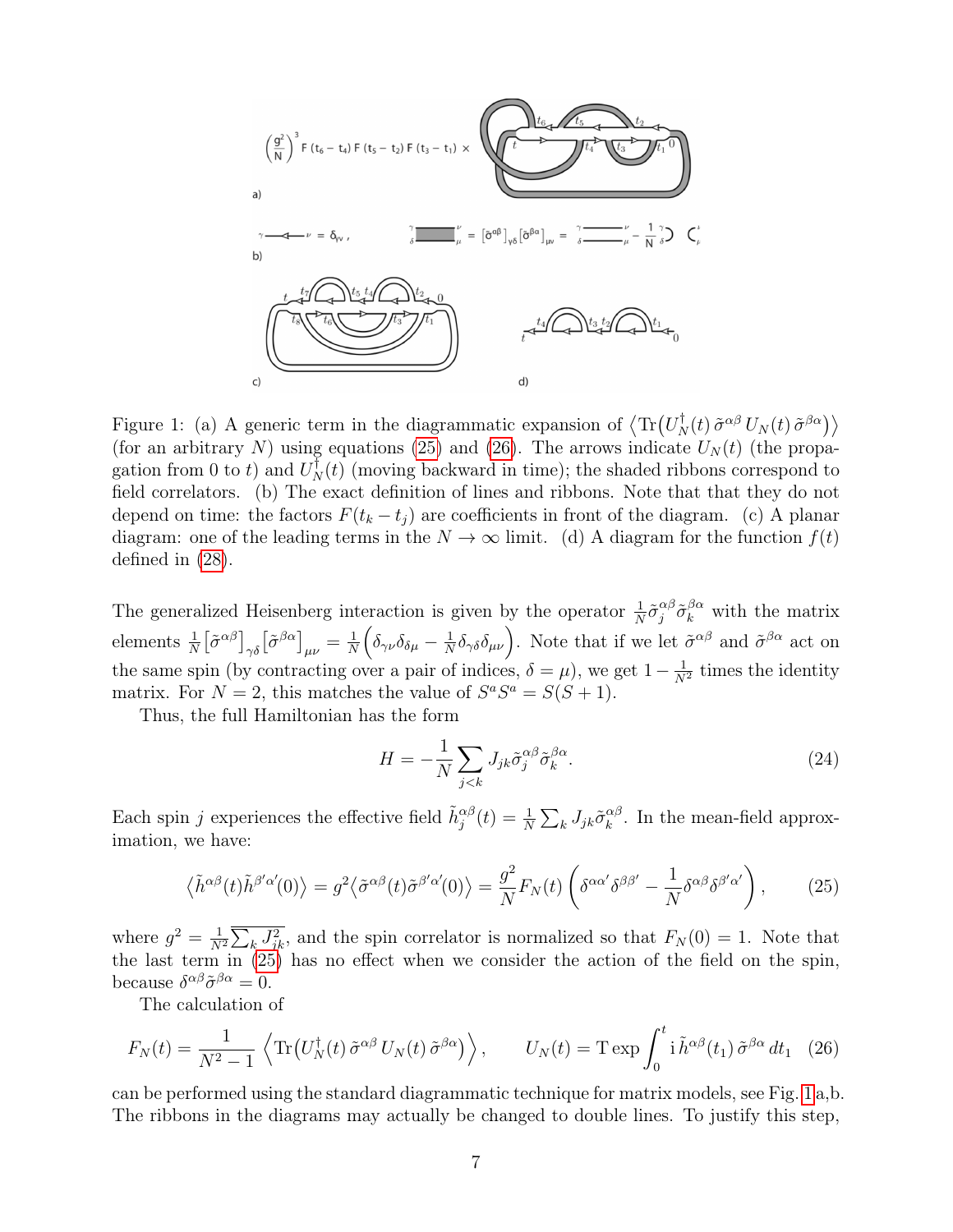let us express  $\tilde{\sigma}^{\alpha\beta}$  in terms of  $\sigma^{\alpha\beta}$  using [\(23\)](#page-5-2). The result is:  $\langle \text{Tr}(U_N^{\dagger}(t) \tilde{\sigma}^{\alpha\beta} U_N(t) \tilde{\sigma}^{\beta\alpha}) \rangle =$  $\langle \text{Tr}(U_N^{\dagger}(t) \sigma^{\alpha\beta} U_N(t) \sigma^{\beta\alpha} \rangle \rangle - 1$ , which shows that the ribbon between 0 and t can be changed as stated (up to the  $-1$  term). We can likewise replace the  $\tilde{\sigma}^{\beta\alpha}$  that enter the expressions for  $U_N(t)$ ,  $U_N^{\dagger}(t)$ . The contributions of the unit operator in [\(23\)](#page-5-2) to  $U_N(t)$  and to  $U_N^{\dagger}(t)$  cancel each other, therefore the remaining ribbons are also equivalent to double lines.

A great further simplification occurs in the limit of large  $N$  [\[15\]](#page-9-10). The leading contribution to  $F_N(t)$  comes from diagrams that maximize the number of loops for a given expansion order in  $g^2/N$ . Such diagrams are planar, and the time evolution factors  $U_N(t)$ ,  $U_N^{\dagger}(t)$  separate; an example is shown in Fig. [1](#page-6-2) c. Thus, in the limit  $N \to \infty$  equations [\(25\)](#page-6-0) and [\(26\)](#page-6-1) become:

<span id="page-7-1"></span>
$$
\langle h^{\alpha\beta}(t)h^{\beta'\alpha'}(0)\rangle = \frac{g^2}{N}F_{\infty}(t)\,\delta^{\alpha\alpha'}\delta^{\beta\beta'},\tag{27}
$$

$$
F_{\infty}(t) = f^{2}(t), \qquad f(t)\mathbb{1} = \left\langle \operatorname{T} \exp \int_{0}^{t} \mathrm{i} \, h^{\alpha\beta}(\tau) \sigma^{\beta\alpha} \, d\tau \right\rangle. \tag{28}
$$

The "spin propagator"  $f(t)$  can be computed by summing up planar diagrams. Specifically,  $f(t)$  is represented by a single line going from 0 to t and dressed with double lines (the field correlators) attached on one side; these lines do not intersect, see Fig. [1](#page-6-2) d. This diagrammatic expression leads to the Dyson equation:

<span id="page-7-2"></span>
$$
f(t) = 1 - g^2 \int_{t > t_2 > t_1 > 0} dt_2 dt_1 f^3(t_2 - t_1) f(t_1).
$$
 (29)

Curiously, the Taylor expansion for  $F_{\infty}(t) = f^{2}(t)$  coincides with the result [\(10\)](#page-3-4) for  $F_{2}(t)$ up to the sixth order. The numerical solution of Eq. [\(29\)](#page-7-2) exhibits singularities at  $t = \pm i\tau_*$ for  $g\tau_* \approx 1.78$ . Thus, the exact value of  $\tau_*$  for the original problem should be between  $1.74/g$ and  $1.78/g$ . Recall that this number is the exponent in the expression for the high frequency noise spectrum:  $\langle h_{\omega}^2 \rangle \propto e^{-\tau_*|\omega|}$ .

#### <span id="page-7-0"></span>3 Low frequency noise

The high frequency fluctuations of local effective fields drive the switching dynamics of strongly coupled spin pairs, and thus determine the noise at low frequencies (provided the number of such pairs is significant). We will find the spectrum of the low frequency noise in a specific model, which has been previously discussed in [\[1\]](#page-9-0).

Let us consider randomly distributed spins with the two-dimensional density  $\rho_{2D}$  on the surface of a superconductor. The coupling of each spin to the conduction electrons is described by the Kondo term in the Hamiltonian:  $\mathcal{J}_j S_j^{\alpha} s^{\alpha}(\vec{r}_j)$ , where  $s^{\alpha}(\vec{r}) = \frac{1}{2} [\sigma^{\alpha}]_{\mu\nu} \hat{\psi}^{\dagger}_{\mu}(\vec{r}) \hat{\psi}_{\nu}(\vec{r})$ . The relative coupling strength can be characterized by the dimensionless parameter

$$
\lambda = \mathcal{J}\nu = \left(\ln(E_F/T_K)\right)^{-1},\tag{30}
$$

where  $\nu$  is the electron density of states per spin projection and  $T_K$  is the Kondo temperature. The RKKY interaction between two spins can be expressed as follows:

$$
J_{jk} = -\frac{\mathcal{J}_j \mathcal{J}_k \nu}{8\pi r_{jk}^3} \cos(2k_F r_{jk}) = J(r_{jk}) \cos \phi_{jk}, \qquad J(r) = \frac{\lambda^2}{8\pi \nu} r^{-3}, \tag{31}
$$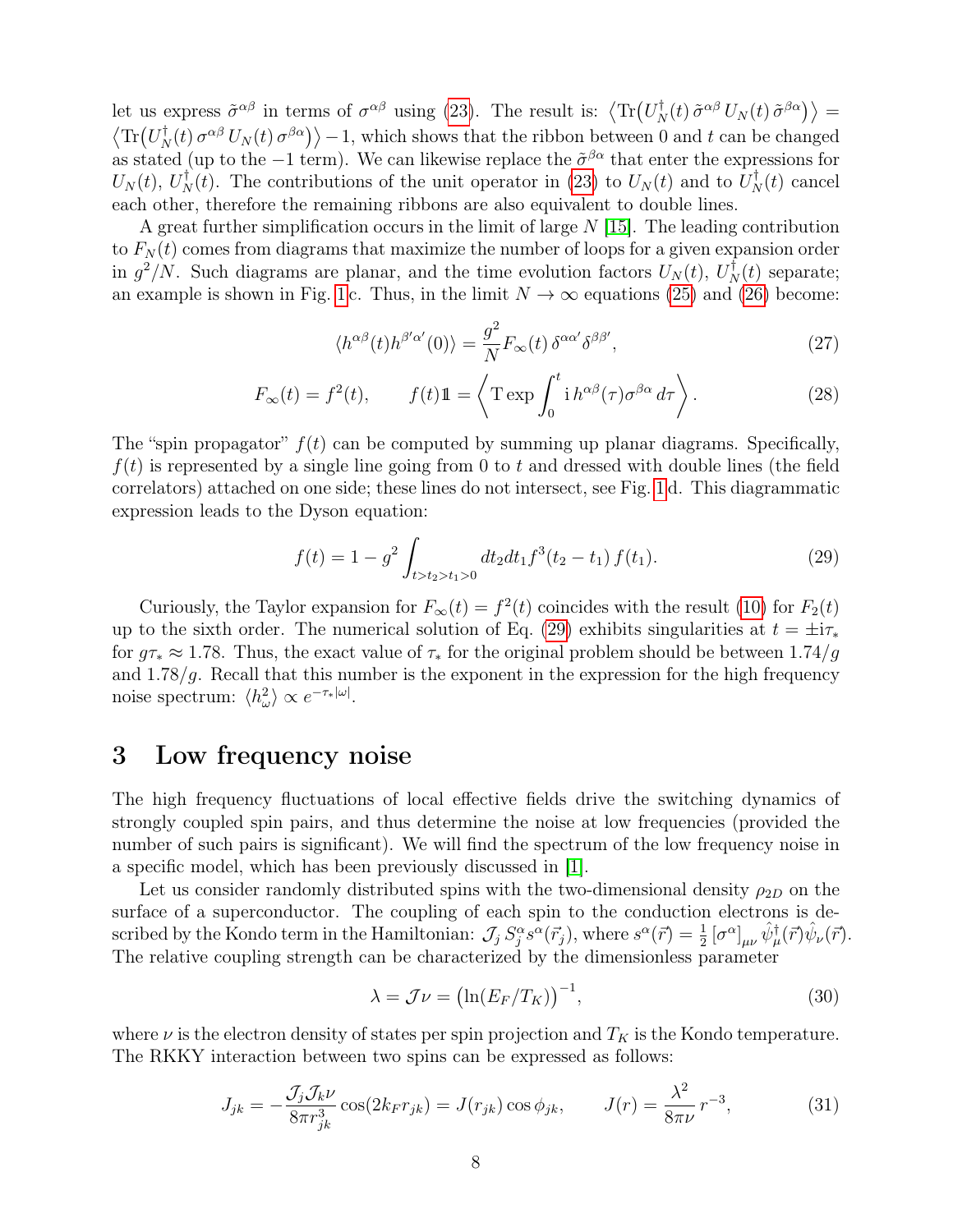where  $\phi_{jk}$  is random, and  $r_{jk}$  is assumed to be much smaller than the coherence length. The surface is usually covered by an insulator and thus can carry spins with arbitrary coupling to the conduction electrons, ranging from  $\lambda \sim 1$  down to 0. However, only the spins with  $T_K \leq T_c$  are active, the other being quenched by the Kondo effect. This imposes the constraint  $\lambda \lesssim 0.1$ . The typical distance between the spins is  $r_{\text{typ}} = \rho_{2D}^{-1/2}$ , which defines the main parameter of our model:  $g \sim J(r_{\rm typ}) = \frac{\lambda^2}{4\pi r}$  $\frac{\lambda^2}{4\pi\nu} \rho_{2D}^{3/2}$ . Spins coupled with this strength form an infinite cluster, whereas more strongly coupled pairs are rare. If we use the values  $\nu \approx 17 \,\text{eV}^{-1}\text{nm}^{-3}$  (the DOS in aluminum) and  $\rho_{2D} \sim 0.4 \,\text{nm}^{-2}$  (the typical spin density measured in several types of films [\[7,](#page-9-5) [14\]](#page-9-11)), we get the estimate  $g \lesssim 50$  mK. The upper bound corresponds to the spins with the largest value of  $\lambda$ . There are some indications, both experimental [\[14\]](#page-9-11) and theoretical [\[17\]](#page-9-12), suggesting that most localized spins arise from surface bound state. Therefore we can expect the actual value of g to be close to the upper bound.

The density of pairs with interaction  $J \gg g$  can be found by calculating the probability that a given spin has a neighbor at the corresponding distance. Such pairs constantly switch between the singlet and the triplet states at a characteristic rate  $\Gamma \sim g e^{-\tau_* J} = g e^{-cJ/g}$ , where c is a numerical constant. We estimate the density of pairs in terms of  $\Gamma$ :

$$
\frac{d\rho}{\rho_{2D}} = \frac{1}{2} \rho_{2D} 2\pi r \, dr \sim (J/g)^{-5/3} \, d(J/g) \approx \left(\ln(g/\Gamma)\right)^{-5/3} \frac{d\Gamma}{c\,\Gamma}.\tag{32}
$$

Each pair generates a random telegraph noise in any quantity  $x$  that is proportional to the number of pairs in the triplet state; for example, x can be the magnetic susceptibility. This noise has a Lorentzian spectrum with width Γ, but, for the purpose of a crude estimate, we may assume that it is concentrated at frequency  $\omega = \Gamma$ . Therefore, the total noise spectrum is proportional to the previously calculated distribution of Γ:

$$
\langle (\delta x)_{\omega}^{2} \rangle \propto \frac{1}{\omega \ln^{5/3}(g/\omega)}.
$$
\n(33)

Thus, the magnetic susceptibility noise has a roughly  $1/f$  spectrum at low frequencies. In the presence of a constant magnetic field, it translates to a  $1/f$  flux noise. Some experimental data indicate a spontaneous breaking of the time reversal symmetry in spin systems at low temperatures [\[16\]](#page-9-13). Although the exact nature of the symmetry-breaking order parameter is unclear, it is most likely to exert local fields on the pairs of spins that undergo the slow fluctuations. In this case, the triplet state is split in energy and produce a net magnetization, observed as a flux noise.

#### Acknowledgments

We are grateful to R. McDermott for the discussion of the experimental situation. This work was supported, in part, by Triangle de la physique 2007-36, ANR-06-BLAN-0218, ECS-0608842, ARO W911-09-1-0395, DARPA HR0011-09-1-0009. A.K. acknowledges funding by the Institute of Quantum Information under NSF grant no. PHY-0803371.